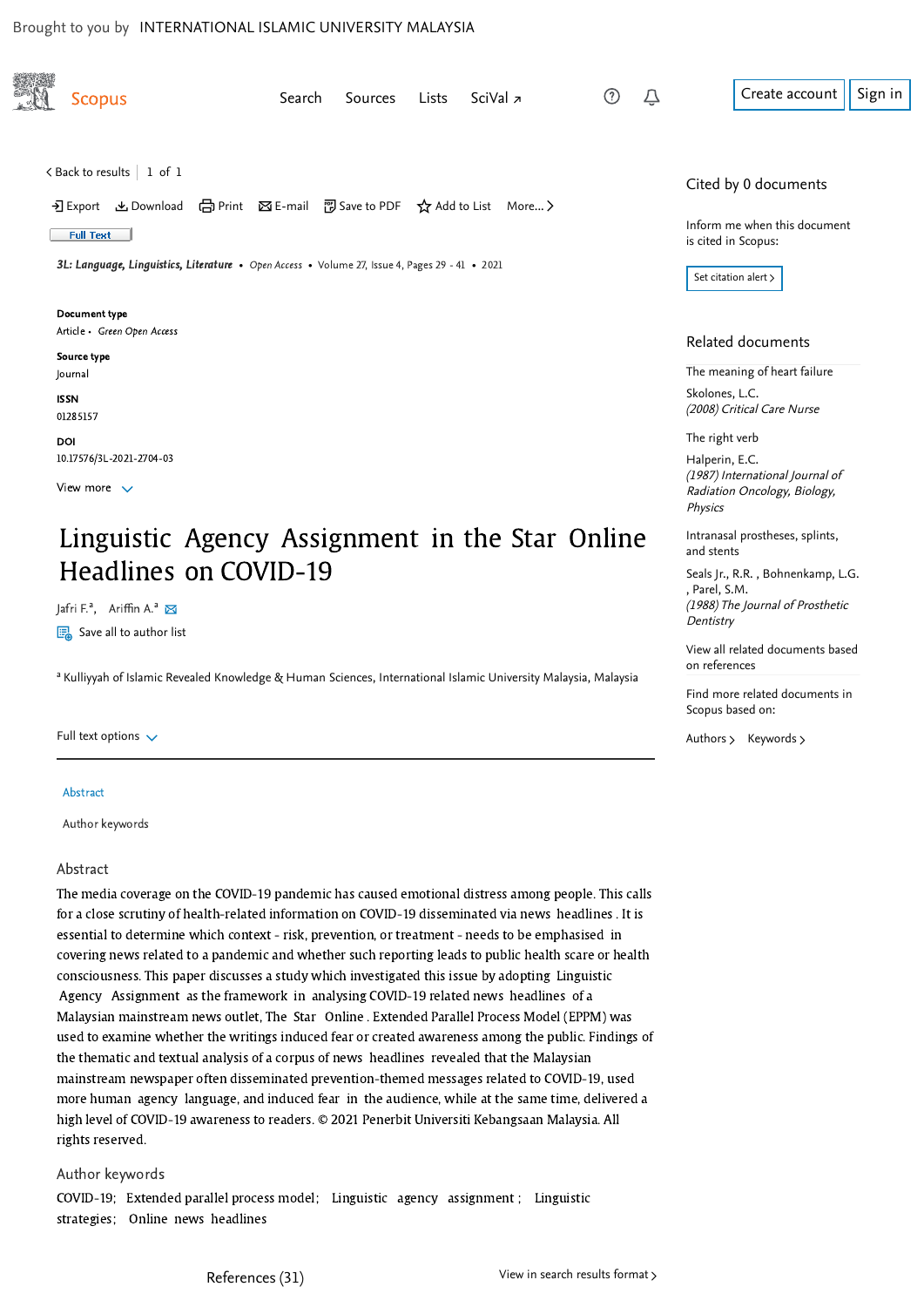| All<br>Export                     | d Print ⊠E-mail<br>河 Save to PDF Create bibliography                                                                                                                                                                                                                                                                                                              |  |  |  |  |  |
|-----------------------------------|-------------------------------------------------------------------------------------------------------------------------------------------------------------------------------------------------------------------------------------------------------------------------------------------------------------------------------------------------------------------|--|--|--|--|--|
| 1                                 | Alo, M., Ajewole-Orimogunje, C.O.<br>Discourse strategies and ideology in selected radio lead news<br>of Osun State Broadcasting Corporation, Nigeria<br>(2013) 3L: Language, Linguistics, Literature, 19 (2), pp. 111-123. Cited 5<br>times.<br>http://ejournal.ukm.my/3l/article/download/1227/2038                                                             |  |  |  |  |  |
| $\overline{2}$                    | Bada, M., Sasse, A. M., Nurse, J. R.<br>Cyber security awareness campaigns: Why do they fail to change behaviour?<br>(2019) International Conference on Cyber Security for Sustainable<br>Society. Cited 149 times.<br>2015                                                                                                                                       |  |  |  |  |  |
| 3                                 | Bell, R.A., McGlone, M.S., Dragojevic, M.<br>Bacteria as bullies: Effects of linguistic agency assignment in<br>health message<br>(2014) Journal of Health Communication, 19 (3), pp. 340-358. Cited 31 times.<br>doi: 10.1080/10810730.2013.798383<br>View at Publisher                                                                                          |  |  |  |  |  |
| 4                                 | Berry, T.R., Wharf-Higgins, J., Naylor, P.J.<br>SARS wars: An examination of the quantity and construction<br>of health information in the news media<br>(2007) Health Communication, 21 (1), pp. 35-44. Cited 77 times.<br><u>http://www.tandf.co.uk/journals/titles/10410236.asp</u><br>doi: 10.1080/10410230701283322<br>View at Publisher                     |  |  |  |  |  |
| 15                                | Braun, V., Clarke, V.<br>Using thematic analysis in psychology<br>(2006) Qualitative Research in Psychology, 3 (2), pp. 77-101. Cited 55255<br>times.<br>doi: 10.1191/1478088706qp063oa<br>View at Publisher                                                                                                                                                      |  |  |  |  |  |
| $\begin{bmatrix} 6 \end{bmatrix}$ | Chen, M., McGlone, M.S., Bell, R.A.<br>Persuasive Effects of Linguistic Agency Assignments and Point<br>of View in Narrative Health Messages about Colon Cancer<br>(2015) Journal of Health Communication, 20 (8), pp. 977-988. Cited 36 times.<br>http://www.tandf.co.uk/journals/titles/10810730.asp<br>doi: 10.1080/10810730.2015.1018625<br>View at Publisher |  |  |  |  |  |
| -7                                | (2020) The Straits Times. Cited 45 times.<br>(February 15)<br>https://www.straitstimes.com/asia/east-asia/china-using-traditional-chinese-<br>medicine-on-coronaviruspatients                                                                                                                                                                                     |  |  |  |  |  |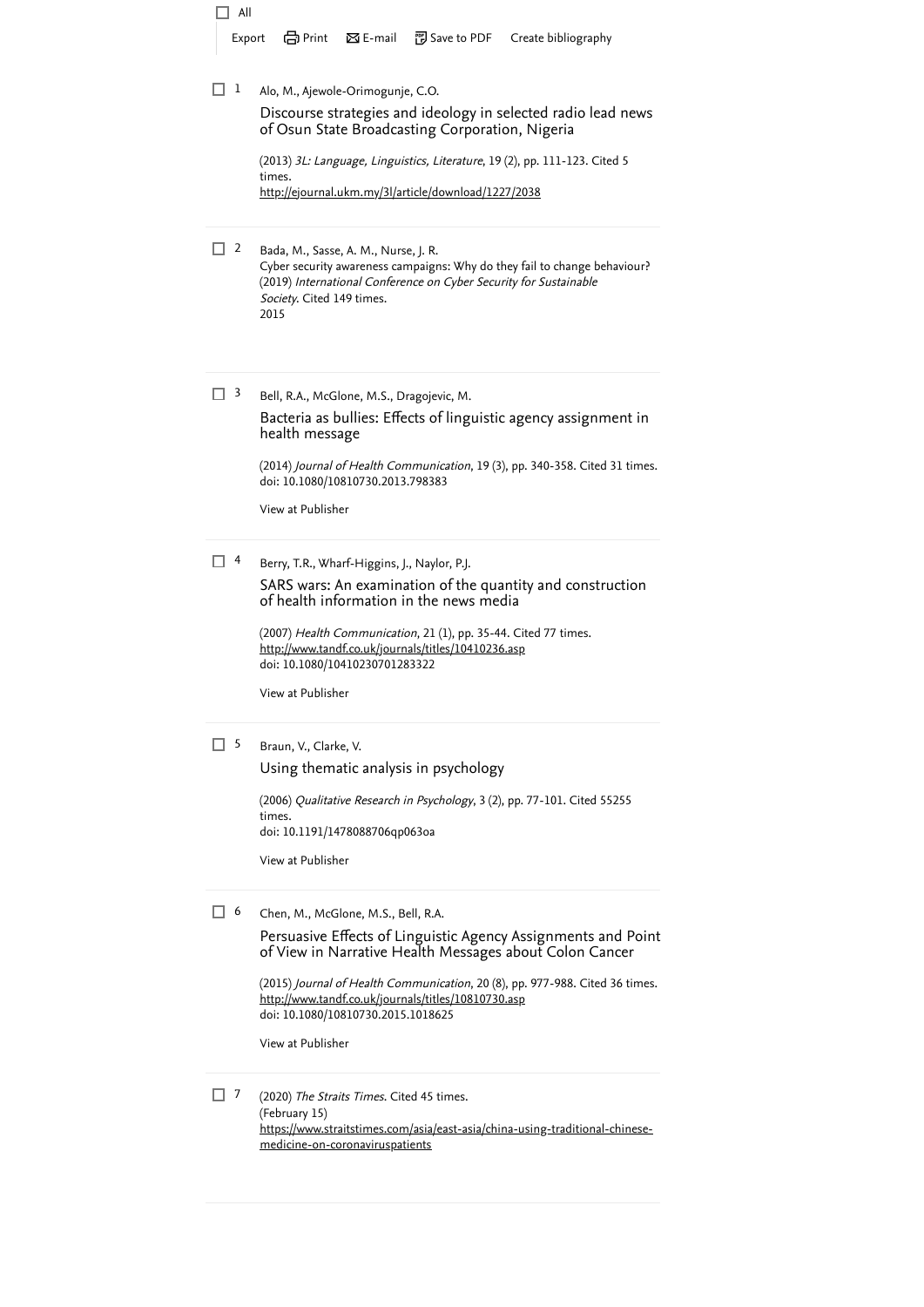| 8   | Cillizza, C.<br>Americans read headlines. And not much else<br>(2014). Cited 4 times.<br>(March 19). The Washington Post<br>https://www.washingtonpost.com/news/the-fix/wp/2014/03/19/americans-<br>read-headlines-and-not-muchelse/                                                                                                                                  |
|-----|-----------------------------------------------------------------------------------------------------------------------------------------------------------------------------------------------------------------------------------------------------------------------------------------------------------------------------------------------------------------------|
| - 9 | Conboy, M.<br>(2007) The language of the news. Cited 79 times.<br>Routledge                                                                                                                                                                                                                                                                                           |
| 10  | Aslam, F., Awan, T.M., Syed, J.H., Kashif, A., Parveen, M.<br>Sentiments and emotions evoked by news headlines of<br>coronavirus disease (COVID-19) outbreak (Open Access)<br>(2020) Humanities and Social Sciences Communications, 7 (1), art. no.<br>23. Cited 54 times.<br>https://www.nature.com/palcomms/<br>doi: 10.1057/s41599-020-0523-3<br>View at Publisher |
| 11  | (2020) The Star Online. Cited 3 times.<br>(March 13)<br>https://www.thestar.com.my/news/regional/2020/03/13/indonesia-president-<br>jokowi-claims-herbs-canfight-covid-19                                                                                                                                                                                             |
| 12  | Kertanegara, M. R.<br>Clickbait headline and its threat<br>(2018) The National Resilience. CoverAge: Journal of Strategic<br>Communication, 8 (2), pp. 57-62.                                                                                                                                                                                                         |
| -13 | (2019) Malaysia's 2019 Media Consumption Report. Cited 4 times.<br>(September 6)<br>https://vase.ai/resources/malaysias-mediaconsumption-2019/                                                                                                                                                                                                                        |
| 14  | McGlone, M.S., Bell, R.A., Zaitchik, S.T., McGlynn Iii, J.<br>Don't let the flu catch you: Agency assignment in printed<br>educational materials about the H1N1 influenza virus<br>(2013) Journal of Health Communication, 18 (6), pp. 740-756. Cited 40 times.<br>doi: 10.1080/10810730.2012.727950<br>View at Publisher                                             |
| 15  | Pokharel, S.<br>(2015) An examination of moral panic in the British press coverage of the<br>2014 Ebola outbreak in West Africa. Cited 2 times.<br>[Unpublished doctoral dissertation]. Cardiff University                                                                                                                                                            |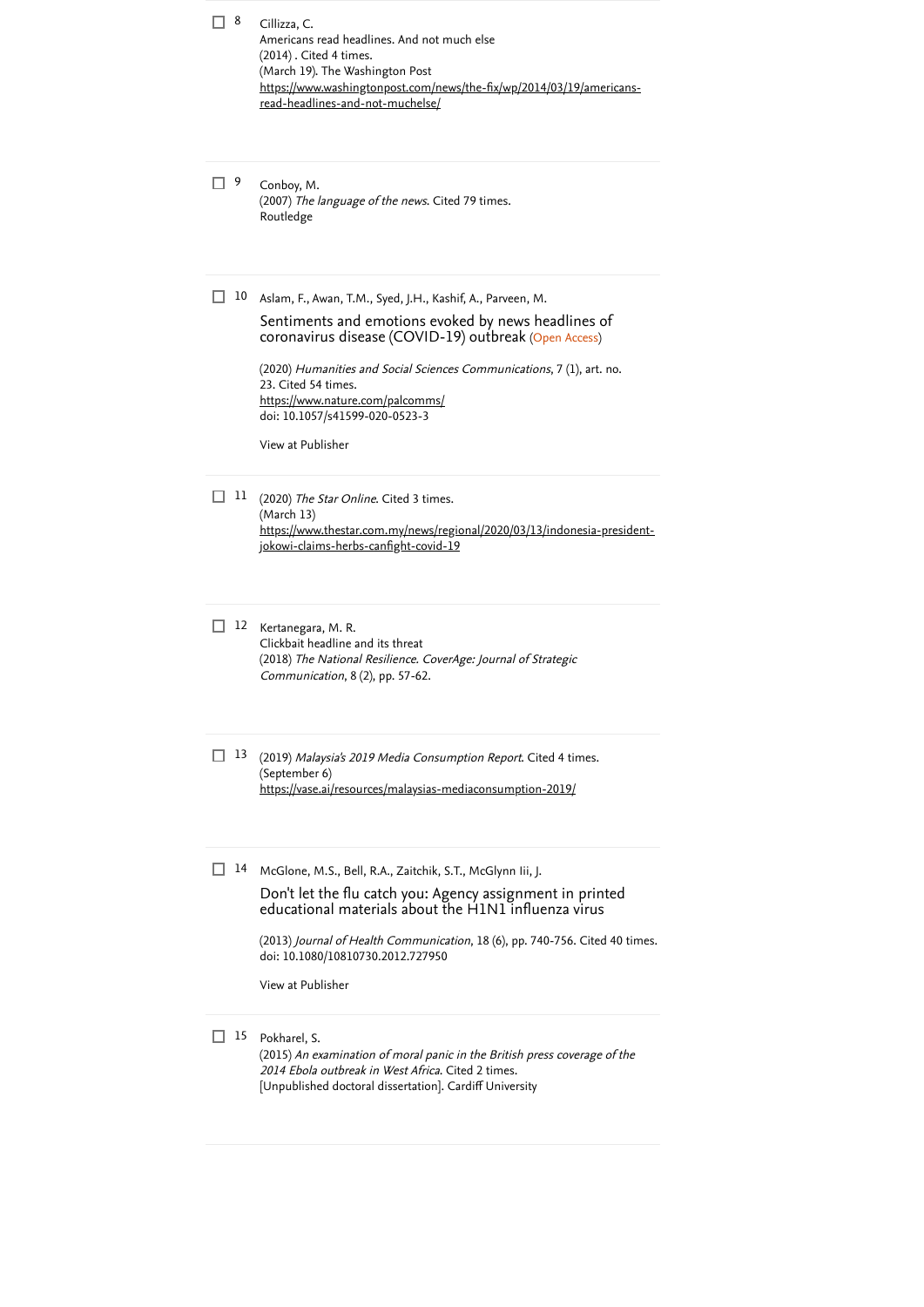| 16 | Reventlow, S., Hvas, A.C., Tulinius, C.<br>"In really great danger". The concept of risk in general<br>practice<br>(2001) Scandinavian Journal of Primary Health Care, 19 (2), pp. 71-75. Cited<br>46 times.<br>doi: 10.1080/028134301750235268<br>View at Publisher |
|----|----------------------------------------------------------------------------------------------------------------------------------------------------------------------------------------------------------------------------------------------------------------------|
| 17 | (2018) The Star Online. Cited 21 times.<br>(June 2018)<br>https://www.thestar.com.my/news/nation/2018/06/27/reuters-report-astro-<br>awani-and-the-star-among-most-trusted-of-malaysian-news-organisations                                                           |
| 18 | Sandman, P. M.<br>Mass media and environmental risk: Seven principles<br>(1994) <i>Risk</i> , 5, pp. 251-260. Cited 52 times.                                                                                                                                        |
| 19 | Seale, C. F.<br>(2004) Media & health. Cited 201 times.<br>Sage                                                                                                                                                                                                      |
| 20 | (2020) The Star Online. Cited 3 times.<br>(March 6)<br>https://www.thestar.com.my/news/regional/2020/03/06/stem-cell-therapy-<br><u>used-to-treat-severe-cases</u>                                                                                                   |
| 21 | Steuter, E., Wills, D.<br>(2009) At war with metaphor: Media, propaganda, and racism in the war on<br><i>terror</i> . Cited 68 times.<br>Lexington books                                                                                                             |
| 22 | Maas., P.H.<br>(2016) What is meant by prevention?<br>[Unpublished Thesis]. Eindhoven University of Technology. Netherlands                                                                                                                                          |
| 23 | Thompson, T. L., Parrott, R., Nussbaum, J. F.<br>(2011) The Routledge handbook of health communication. Cited 86 times.<br>(Eds). Routledge                                                                                                                          |
| 24 | Venes, D.<br>(2017) Prevention. Taber's Cyclopedic Medical Dictionary. Cited 707 times.<br>F.A Davis Company                                                                                                                                                         |
| 25 | Venes, D.<br>(2017) Risk. Taber's Cyclopedic Medical Dictionary. Cited 707 times.<br>F.A Davis Company                                                                                                                                                               |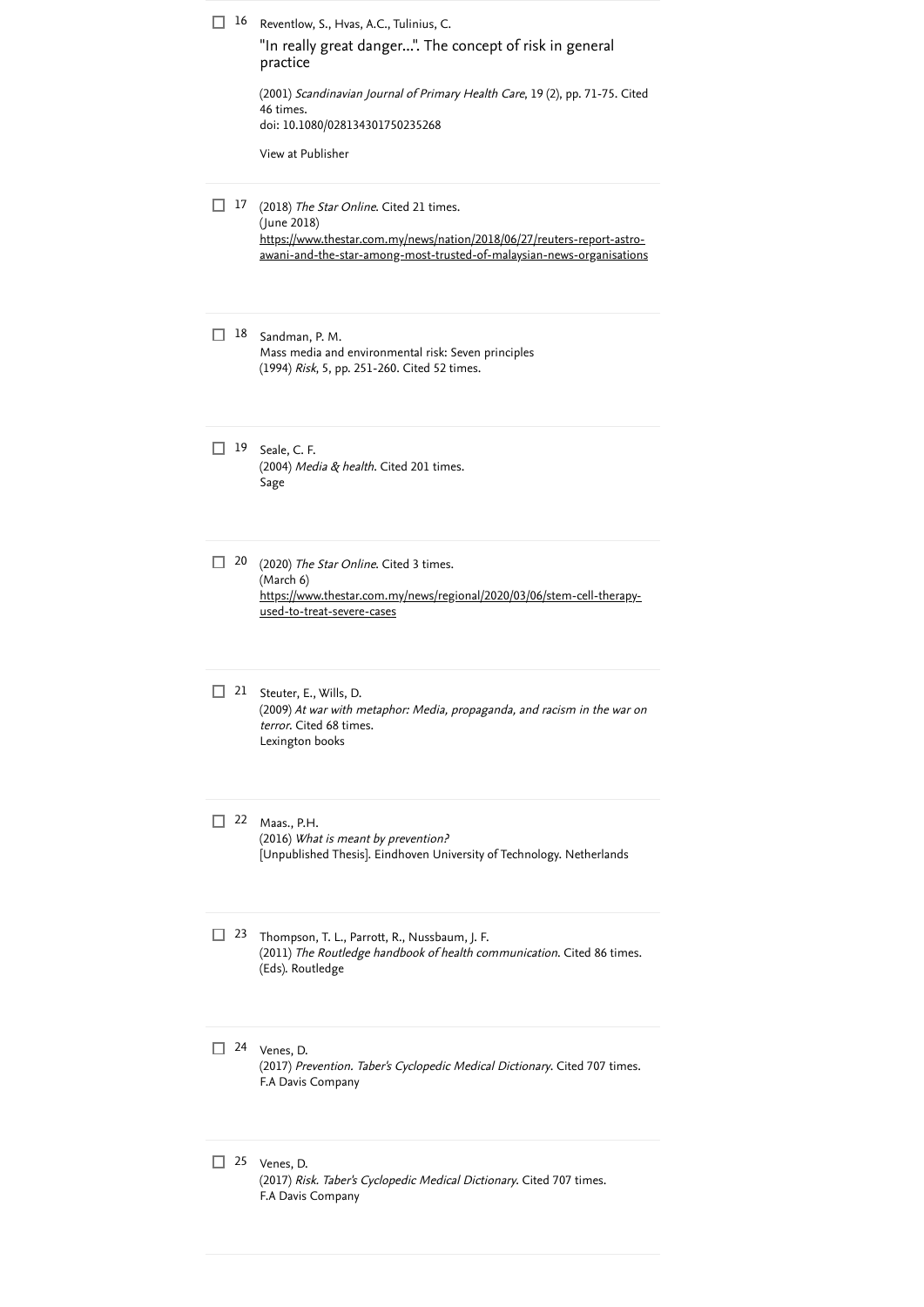26 Venes, D. (2017) *Treatment. Taber's Cyclopedic Medical Dictionary*. [Cited 707 times](https://www.scopus.com/search/submit/citedby.uri?eid=2-s2.0-85121641968&refeid=2-s2.0-0003815202&src=s&origin=reflist&refstat=dummy). F.A Davis Company

<sup>27</sup> Vigo, D., Patten, S., Pajer, K., Krausz, M., Taylor, S., Rush, B., Raviola, G., (...), Yatham, L.N.

Pandemic (Open Access) [Mental Health of Communities during the COVID-19](https://www.scopus.com/record/display.uri?eid=2-s2.0-85084616539&origin=reflist&sort=plf-f&src=s&st1=Linguistic+Agency+Assignment+in+the+Star+Online+Headlines+on+COVID-19&sid=a8636e11917366cc342e3c51250aa41d&sot=b&sdt=b&sl=84&s=TITLE-ABS-KEY%28Linguistic+Agency+Assignment+in+the+Star+Online+Headlines+on+COVID-19%29)

(2020) *Canadian Journal of Psychiatry*, 65 (10), pp. 681-687. [Cited 67 times](https://www.scopus.com/search/submit/citedby.uri?eid=2-s2.0-85121641968&refeid=2-s2.0-85084616539&src=s&origin=reflist&refstat=core). doi: 10.1177/0706743720926676 <https://journals.sagepub.com/home/cpa>

[View at Publisher](https://www.scopus.com/redirect/linking.uri?targetURL=https%3a%2f%2fdoi.org%2f10.1177%2f0706743720926676&locationID=3&categoryID=4&eid=2-s2.0-85084616539&issn=14970015&linkType=ViewAtPublisher&year=2020&origin=reflist&dig=56f9f9de2b13e2f3a14d2a682c080c00)

Witte, K. 28

[Putting the fear back into fear appeals: The extended parallel](https://www.scopus.com/record/display.uri?eid=2-s2.0-84941646855&origin=reflist&sort=plf-f&src=s&st1=Linguistic+Agency+Assignment+in+the+Star+Online+Headlines+on+COVID-19&sid=a8636e11917366cc342e3c51250aa41d&sot=b&sdt=b&sl=84&s=TITLE-ABS-KEY%28Linguistic+Agency+Assignment+in+the+Star+Online+Headlines+on+COVID-19%29) process model

(1992) *Communication Monographs*, 59 (4), pp. 329-349. [Cited 1997 times](https://www.scopus.com/search/submit/citedby.uri?eid=2-s2.0-85121641968&refeid=2-s2.0-84941646855&src=s&origin=reflist&refstat=core). doi: 10.1080/03637759209376276

[View at Publisher](https://www.scopus.com/redirect/linking.uri?targetURL=https%3a%2f%2fdoi.org%2f10.1080%2f03637759209376276&locationID=3&categoryID=4&eid=2-s2.0-84941646855&issn=14795787&linkType=ViewAtPublisher&year=1992&origin=reflist&dig=6a29dadfb114d1448eabf667f3c7119b)

Witte, K., Berkowitz, J.M., Lillie, J.McK., Cameron, K.A., Lapinski, M.K., Liu, W.-Y.  $\Box$  29

> [Radon Awareness and Reduction Campaigns for African](https://www.scopus.com/record/display.uri?eid=2-s2.0-0032087624&origin=reflist&sort=plf-f&src=s&st1=Linguistic+Agency+Assignment+in+the+Star+Online+Headlines+on+COVID-19&sid=a8636e11917366cc342e3c51250aa41d&sot=b&sdt=b&sl=84&s=TITLE-ABS-KEY%28Linguistic+Agency+Assignment+in+the+Star+Online+Headlines+on+COVID-19%29) Americans: A Theoretically Based Evaluation

(1998) *Health Education and Behavior*, 25 (3), pp. 284-303. [Cited 25 times](https://www.scopus.com/search/submit/citedby.uri?eid=2-s2.0-85121641968&refeid=2-s2.0-0032087624&src=s&origin=reflist&refstat=core).<br><u>[http://www.sageltd.co.uk](http://www.sageltd.co.uk/)</u> doi: 10.1177/109019819802500305

[View at Publisher](https://www.scopus.com/redirect/linking.uri?targetURL=https%3a%2f%2fdoi.org%2f10.1177%2f109019819802500305&locationID=3&categoryID=4&eid=2-s2.0-0032087624&issn=10901981&linkType=ViewAtPublisher&year=1998&origin=reflist&dig=704868f98269d8946bfa63bd9083b690)

30 Zhang, Z.T., McGlone, M.S.

[Language matters: effects of linguistic agency assignment on](https://www.scopus.com/record/display.uri?eid=2-s2.0-85054666577&origin=reflist&sort=plf-f&src=s&st1=Linguistic+Agency+Assignment+in+the+Star+Online+Headlines+on+COVID-19&sid=a8636e11917366cc342e3c51250aa41d&sot=b&sdt=b&sl=84&s=TITLE-ABS-KEY%28Linguistic+Agency+Assignment+in+the+Star+Online+Headlines+on+COVID-19%29) HPV prevention advocacy in Chinese public health education materials

(2019) *Chinese Journal of Communication*, 12 (2), pp. 168-186. [Cited 2 times](https://www.scopus.com/search/submit/citedby.uri?eid=2-s2.0-85121641968&refeid=2-s2.0-85054666577&src=s&origin=reflist&refstat=core). doi: 10.1080/17544750.2018.1513853 <http://www.tandfonline.com/toc/rcjc20/current>

[View at Publisher](https://www.scopus.com/redirect/linking.uri?targetURL=https%3a%2f%2fdoi.org%2f10.1080%2f17544750.2018.1513853&locationID=3&categoryID=4&eid=2-s2.0-85054666577&issn=17544769&linkType=ViewAtPublisher&year=2019&origin=reflist&dig=64c286e06801138a661bd3b16e7cbcf6)

31 Zonouzy, V.T., Niknami, S., Ghofranipour, F., Montazeri, A.

early breast cancer diagnosis: A randomized trial (Open Access) An educational intervention based on the extended parallel [process model to improve attitude, behavioral intention, and](https://www.scopus.com/record/display.uri?eid=2-s2.0-85060113905&origin=reflist&sort=plf-f&src=s&st1=Linguistic+Agency+Assignment+in+the+Star+Online+Headlines+on+COVID-19&sid=a8636e11917366cc342e3c51250aa41d&sot=b&sdt=b&sl=84&s=TITLE-ABS-KEY%28Linguistic+Agency+Assignment+in+the+Star+Online+Headlines+on+COVID-19%29)

(2019) *International Journal of Women's Health*, 11, pp. 1-10. [Cited 10 times](https://www.scopus.com/search/submit/citedby.uri?eid=2-s2.0-85121641968&refeid=2-s2.0-85060113905&src=s&origin=reflist&refstat=core). doi: 10.2147/IJWH.S182146 <https://www.dovepress.com/getfile.php?fileID=47050>

[View at Publisher](https://www.scopus.com/redirect/linking.uri?targetURL=https%3a%2f%2fdoi.org%2f10.2147%2fIJWH.S182146&locationID=3&categoryID=4&eid=2-s2.0-85060113905&issn=11791411&linkType=ViewAtPublisher&year=2019&origin=reflist&dig=6b58a38959e92ea8dac51e5292734f85)

 Ariffin, A.; Kulliyyah of Islamic Revealed Knowledge & Human Sciences, International Islamic University Malaysia, Malaysia; email: [adlina@iium.edu.my](mailto:adlina@iium.edu.my) © Copyright 2021 Elsevier B.V., All rights reserved.

 $\lambda$  [Back to results](https://www.scopus.com/results/results.uri?sort=plf-f&src=s&st1=Linguistic+Agency+Assignment+in+the+Star+Online+Headlines+on+COVID-19&sid=a8636e11917366cc342e3c51250aa41d&sot=b&sdt=b&sl=84&s=TITLE-ABS-KEY%28Linguistic+Agency+Assignment+in+the+Star+Online+Headlines+on+COVID-19%29&offset=1&origin=recordpage)  $\begin{array}{ccc} \mid & 1 & \text{of} & 1 \end{array}$